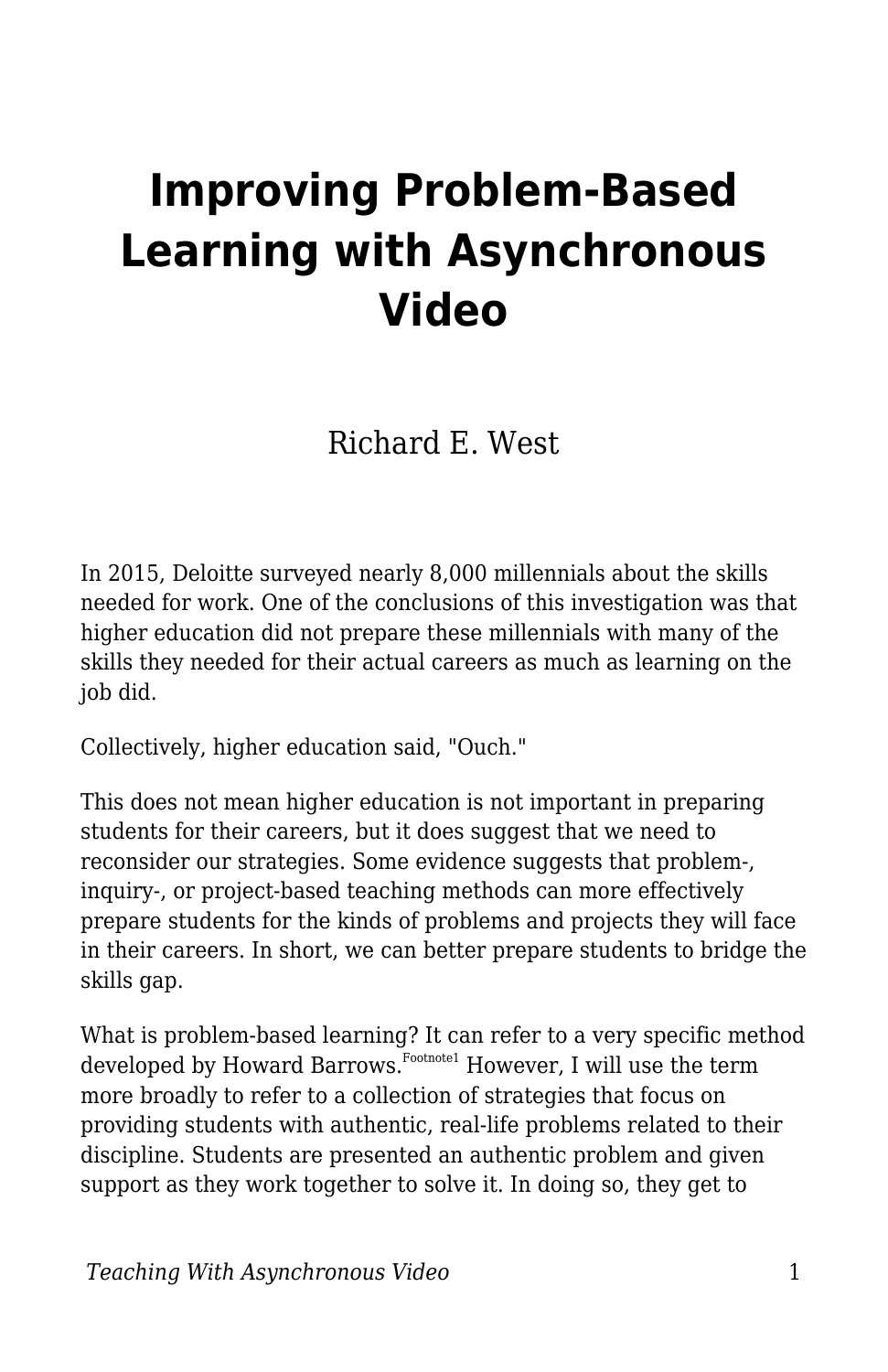practice in school the kinds of decision-making they will do in their careers—but in a safe environment where failure is less consequential. This can help them develop both content knowledge and critical thinking skills.<sup>Footnote2</sup>

#### **Problem-Based Learning**

Here is the challenge, though: how can you support problem-based teaching strategies when you are teaching online? When courses move online, quite frequently they regress toward teacher-centered strategies in which the instructor records a lecture, students read a textbook or online articles, and then the class discusses their thoughts in a discussion board or through video discussions. Although this is not necessarily ineffective teaching, it is incomplete without additional problem-centered activities. But how can instructors support, guide, and develop collaboration and problem-based thinking strategies online?

One possible strategy to help support effective problem-based learning (PBL) is to use asynchronous video—video communication that is recorded when the participants want to record the video instead of all at the same time, as happens in videoconferencing. Similar to videoconferencing, asynchronous video can help develop relationships of trust and connection among the members of a problem-solving team. This sense of connection is critical to collaboration, and particularly key to team creativity, Footnote3 because connection is a prerequisite to developing trust within a team, where each team member feels psychologically safe sharing their ideas. This psychological safety is one of four key facets that Neil Anderson and Michael West found contributed to a positive team climate for innovation, along with a shared group vision, a commitment to excellence by each team member, and support for innovation in the organization.Footnote4 Because asynchronous video can communicate nonverbal cues, we have found in our research that it can deepen this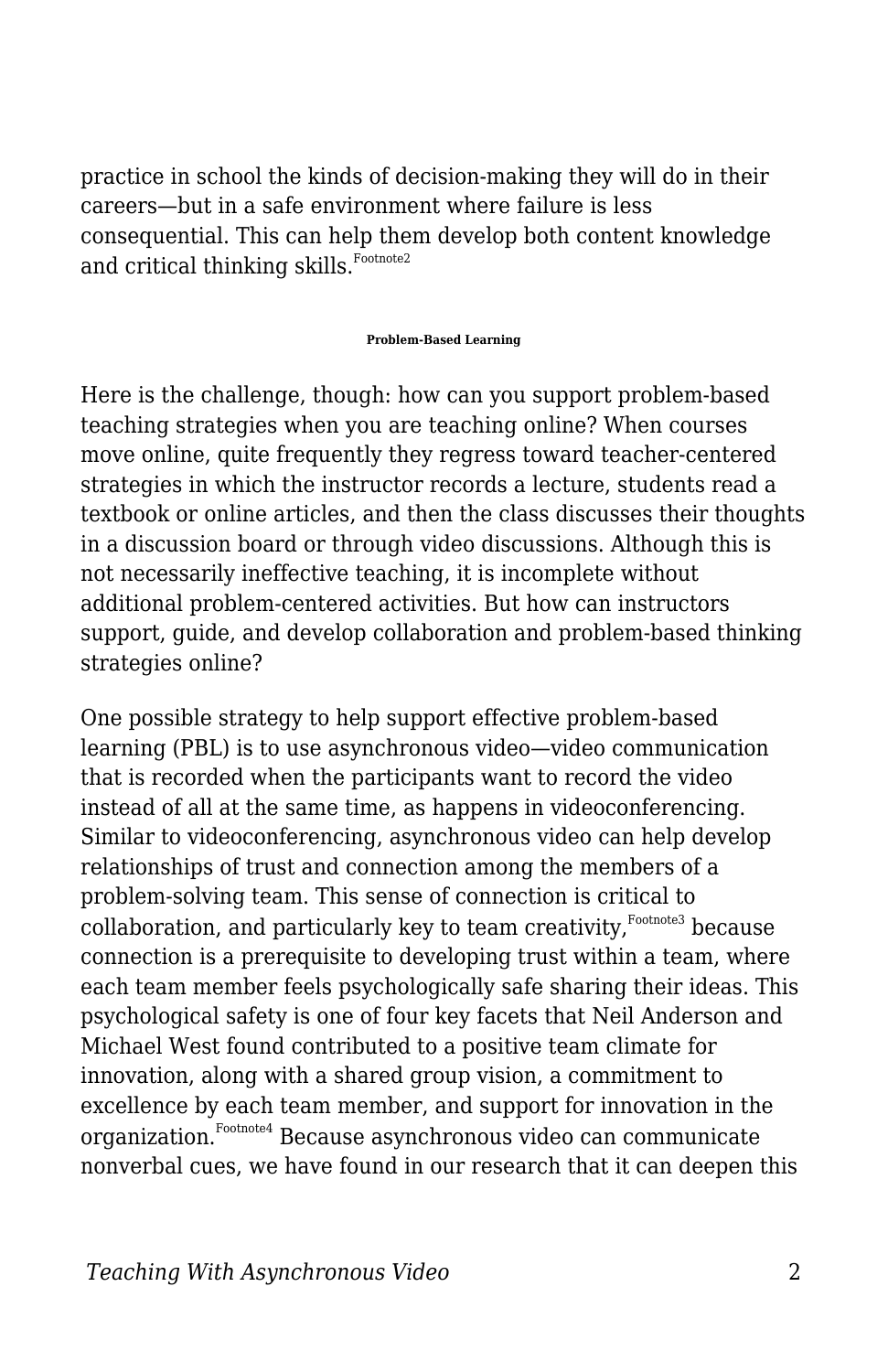sense of connection and community.<sup>Footnote5</sup>

Besides deepening a sense of connection, asynchronous video can support problem-based learning in two other ways: first, by communicating more information about the problem context, and second, by facilitating effective team communication.

### **Asynchronous Videos as Triggers for Problem-Based Learning**

Good problem-based instruction begins with a good trigger, or an authentic problem, described in its context. Often these triggers are written case studies, but providing visual context is important too. Before asynchronous video was common, instructors often provided images as part of problem-based learning triggers. More recently, though, researchers have studied how video can benefit PBL and discovered that video triggers can be more motivating, are preferred by many students, and can help them develop more realistic understandings of the problem. Footnote6

As an example, one team of scholars at the University of Hong Kong studied the PBL sessions of students who received text triggers versus those who received video triggers. They found that those who were prompted by video spent less time simply defining and identifying the problem and more time exploring the solution—and students developed better observational and reasoning skills. Footnote<sup>7</sup> In other words, they understood the problem quicker and were able to more efficiently move toward solving the problem. As these scholars explained about the use of video as a trigger in medical education, "Video may be a better medium because it preserves the original language, encourages the active extraction of information, avoids depersonalization of patients, and allows direct observation of clinical consultations. In short, it exposes the students to the complexity of actual clinical problems."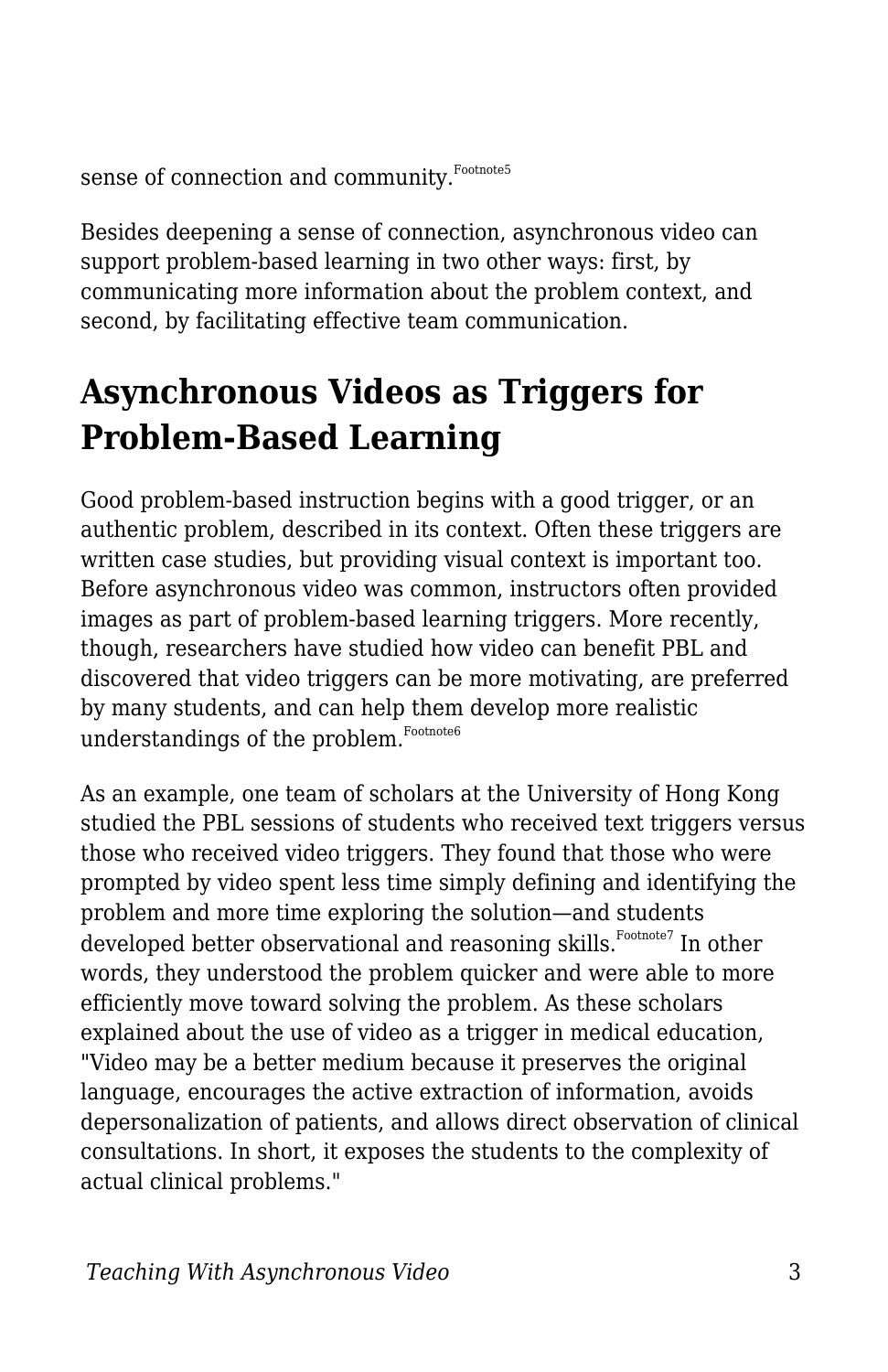#### **Using Asynchronous Video to Support Team Interactions**



**Image CC-BY/SA from [www.lumaxart.com/](http://www.lumaxart.com/)**

Aside from serving as a trigger to start students on their problemsolving activity, asynchronous video can also be helpful in managing group interactions. A well-known problem with group creativity is the danger of falling into groupthink, in which the group coalesces too quickly around an idea without individual thinking, analysis, and questioning. This can be particularly problematic in synchronous situations, such as in-person discussions or live video conferences, because after one person in the group offers a suggestion, it becomes difficult, cognitively, for students to *not* think about that suggestion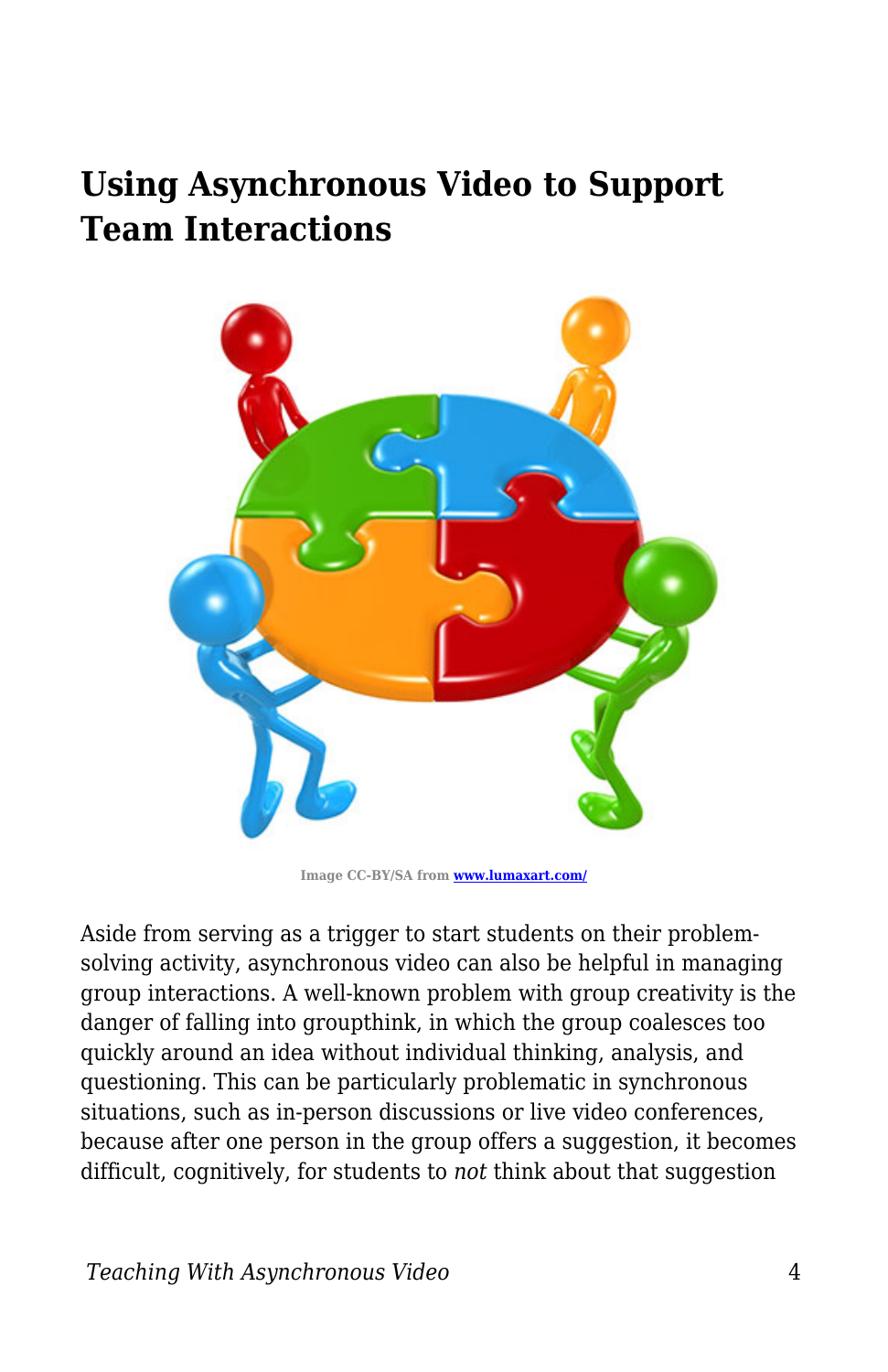and instead consider new ideas. To combat this problem, team leaders will often ask members of the team to first identify their own ideas and rank them, prior to meeting together where the team can discuss the ideas and reach consensus.



When team members are asked to develop their own ideas independently, the team is less likely to fall into groupthink. Because of the danger of groupthink, using asynchronous video can be an effective strategy for initial group brainstorming discussions by asking team members to first submit video responses showing their ideas for solving the problem before then viewing their peers' videos. In addition, because asynchronous video slows down the conversation, participants may be more thoughtful in their responses, especially if they can delete their response and resubmit a revised idea.

Using video in problem-solving teams has also been shown to help overcome cultural barriers—asynchronous video carries the added benefit of allowing team members who speak other languages to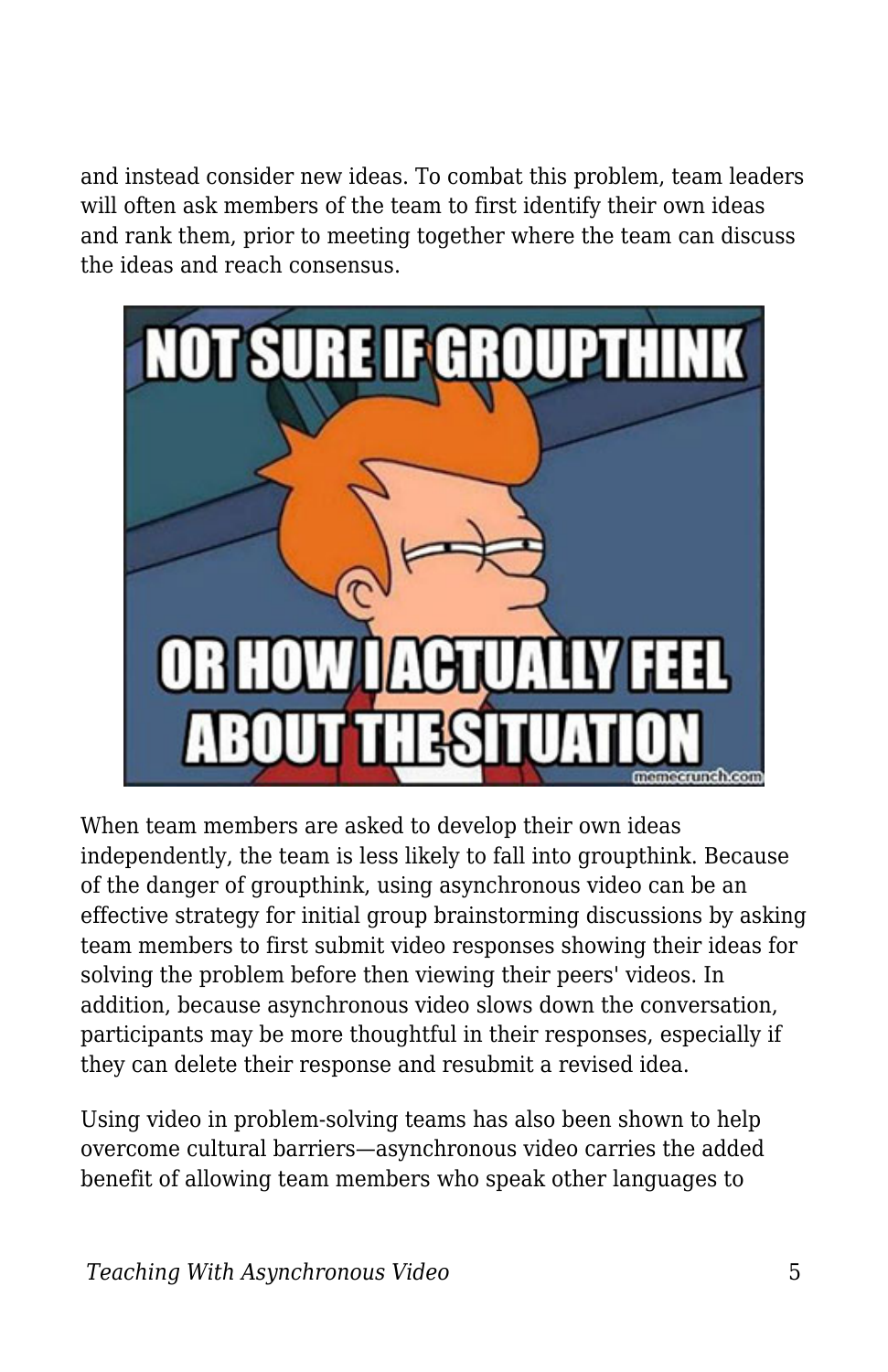replay or slow down the video to improve comprehension.<sup>Footnote8</sup> Many tools also allow for qualitative analysis of asynchronous video to sort portions of video into different themes/topics, which can help leaders or team members better evaluate and improve team processes. Also, in some situations, it may be helpful to have students create videos as the outputs of their problem-solving exercise in order not only to better communicate their PBL outputs but also to be able to explain their problem-solving processes and thinking. Footnote9

Finally, an important member of any problem-solving team is the instructor, who can provide advice, mentoring, context, and other forms of assistance. Because problem-solving teams within the same class may be working on different timelines, different problems, or at different paces, asynchronous video can be helpful for allowing these student teams to ask the instructor for assistance when they need it. The nature of video may also allow the instructor to more quickly engage in the brainstorming process with students than through text.

#### **Asynchronous Video: A New Frontier in Problem-Based Learning**

As new technologies have emerged in the past few years, asynchronous video is becoming easier to use in more and varied ways. This is a new frontier, and much research is still needed to understand its potential effects. For example, while some research has found that video can deepen critical thinking and comprehension for students, other studies have argued the opposite, perhaps because the video contains distracting elements.<sup>Footnote10</sup> Also, while students in some studies said they like the use of asynchronous video, students in other studies prefer text communication or triggers. Footnote11

This variability is not surprising. The research in this area is still very new, and students often have differing preferences for how and when they prefer to engage in education. What is important, though, is for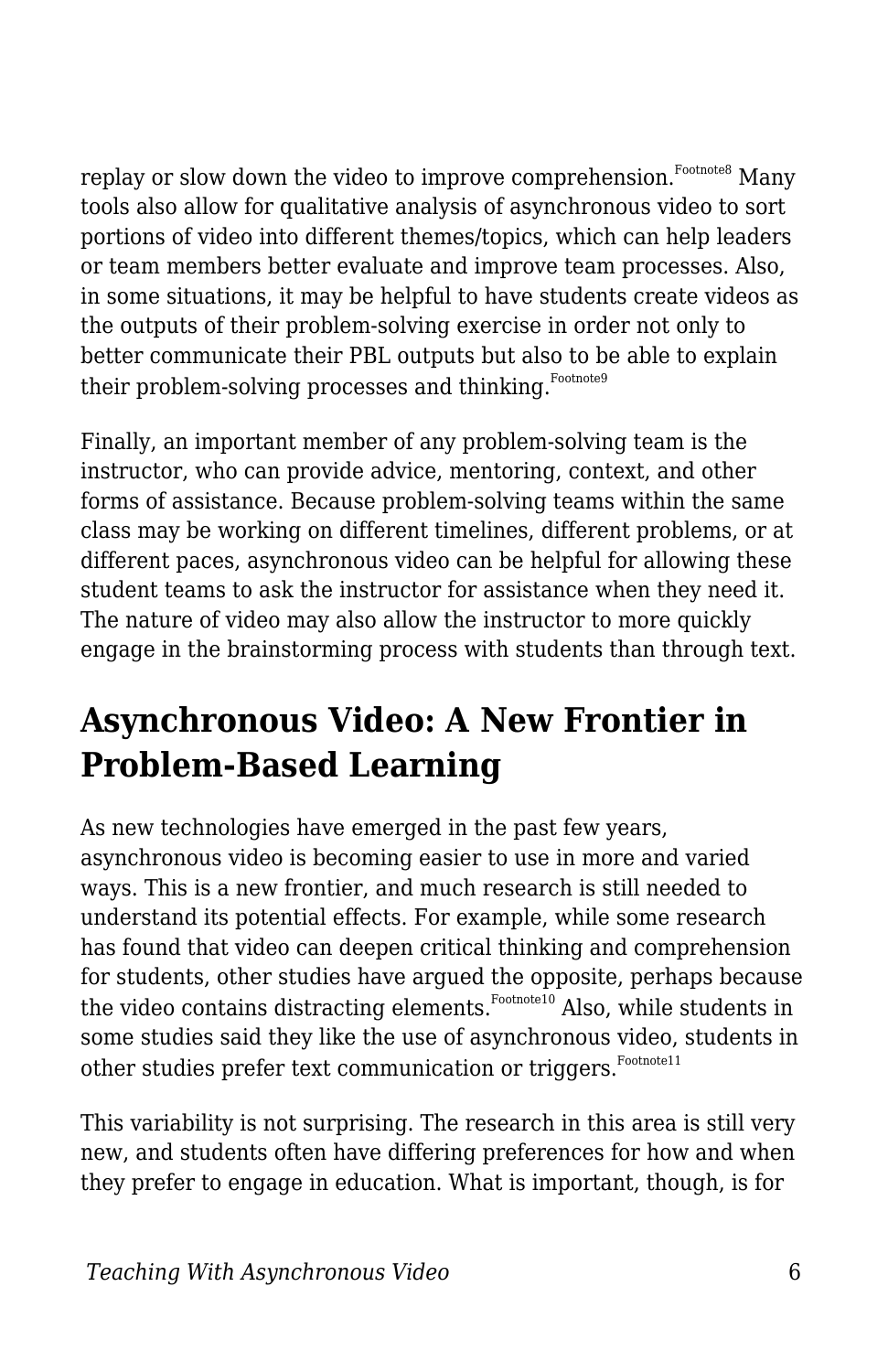teachers to use a variety of methods for engaging their students and to explore when, where, and why these different methods can support the students they teach. For this reason, asynchronous video is an intriguing addition to the standard approaches already used to support problem-, project-, and inquiry-based learning.

## **Acknowledgment**

This chapter was written with the support of EdConnect and previously published at https://er.educause.edu/blogs/2021/2/improving-problem-based-learni ng-with-asynchronous-video.

#### **Notes**

- 1. Andrew Walker, Heather Leary, Cindy Hmelo-Silver, and Peggy A. Ertmer, eds., *[Essential Readings in Problem-Based Learning:](http://www.thepress.purdue.edu/titles/format/9781612493688) [Exploring and Extending the Legacy of Howard S. Barrows](http://www.thepress.purdue.edu/titles/format/9781612493688)* (West Lafayette, IN: Purdue University Press, 2015).
- 2. Cindy E. Hmelo-Silver, ["Problem-Based Learning: What and](https://link.springer.com/article/10.1023/B:EDPR.0000034022.16470.f3) [How Do Students Learn?"](https://link.springer.com/article/10.1023/B:EDPR.0000034022.16470.f3) *Educational Psychology Review* 16, no. 3 (2004): 235–266.
- 3. Jill E. Nemiro, ["Connection in Creative Virtual Teams,"](https://jbam.scholasticahq.com/article/814) *Journal of Behavioral and Applied Management* 2, no. 2 (2001).
- 4. Neil R. Anderson and Michael A. West, ["Measuring Climate for](https://onlinelibrary.wiley.com/doi/abs/10.1002/(SICI)1099-1379(199805)19:3%3C235::AID-JOB837%3E3.0.CO;2-C) [Work Group Innovation: Development and Validation of the](https://onlinelibrary.wiley.com/doi/abs/10.1002/(SICI)1099-1379(199805)19:3%3C235::AID-JOB837%3E3.0.CO;2-C) [Team Climate Inventory,"](https://onlinelibrary.wiley.com/doi/abs/10.1002/(SICI)1099-1379(199805)19:3%3C235::AID-JOB837%3E3.0.CO;2-C) *Journal of Organizational Behavior* 19, no. 3 (1998): 235–258.
- 5. Rebecca A. Thomas, Richard E. West, and Jered Borup, ["An](https://www.sciencedirect.com/science/article/abs/pii/S1096751617300301) [Analysis of Instructor Social Presence in Online Text and](https://www.sciencedirect.com/science/article/abs/pii/S1096751617300301) [Asynchronous Video Feedback Comments,"](https://www.sciencedirect.com/science/article/abs/pii/S1096751617300301) *The Internet and Higher Education* 33 (April 2017): 61–73; Jered Borup, Richard E. West, and Rebecca Thomas, ["The Impact of Text versus](https://eric.ed.gov/?id=EJ1054719) [Video Communication on Instructor Feedback in Blended](https://eric.ed.gov/?id=EJ1054719)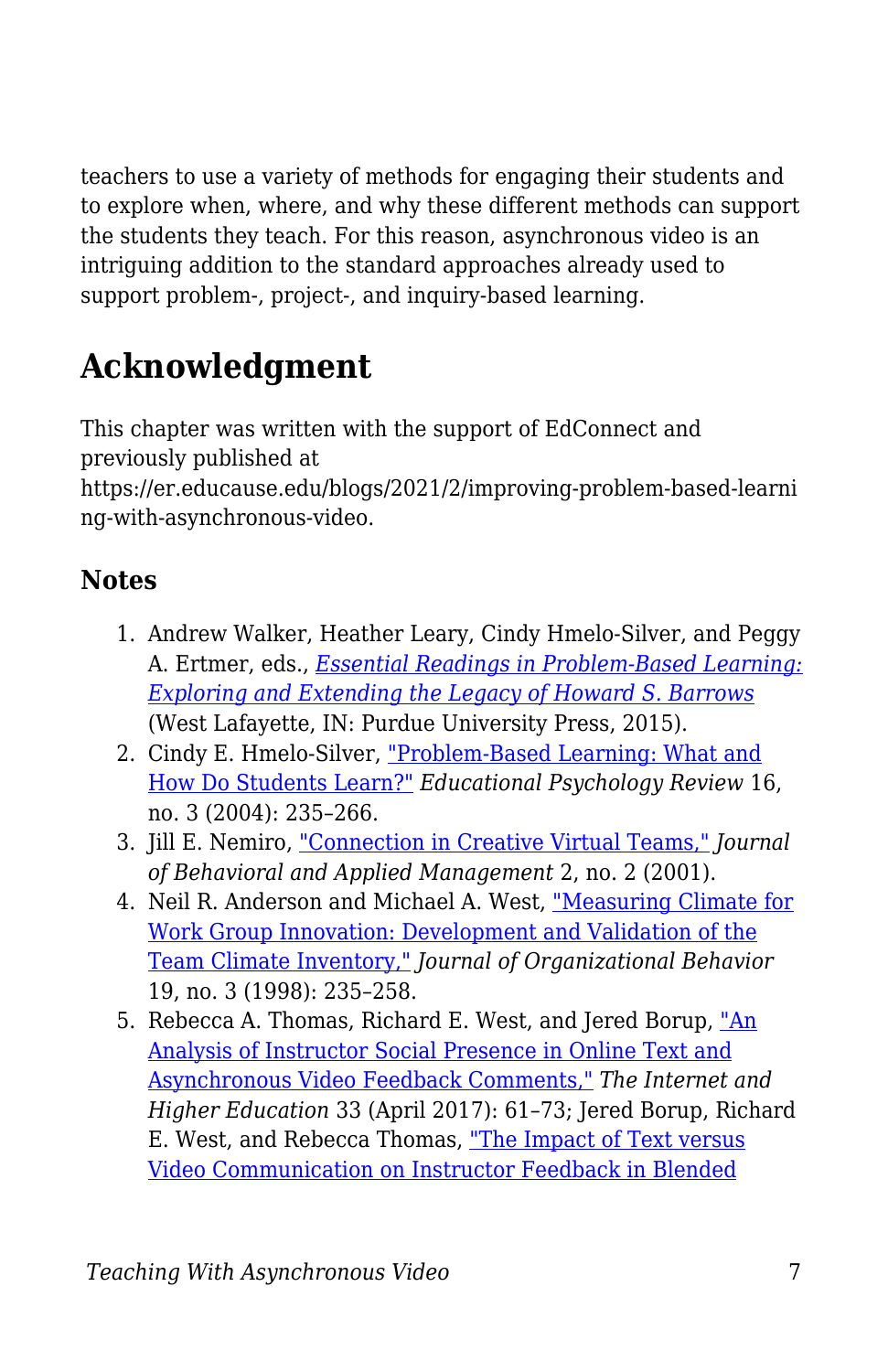[Courses,"](https://eric.ed.gov/?id=EJ1054719) *Educational Technology Research and Development* 63, no. 2 (April 2015): 161–184.

- 6. Päivi M. Rasi and Sari Poikela, ["A Review of Video Triggers and](https://eric.ed.gov/?id=EJ1101382) [Video Production in Higher Education and Continuing](https://eric.ed.gov/?id=EJ1101382) [Education PBL Settings,"](https://eric.ed.gov/?id=EJ1101382) *Interdisciplinary Journal of Problem-Based Learning* 10, no. 1: (April 2016); Bas A. De Leng, D.H. Dolmans, M.W. Van de Wiel, A. M. M. Muijtjens, and Cees Van der Vleuten, ["How Video Cases Should Be Used as Authentic](https://www.researchgate.net/publication/6534638_How_video_cases_should_be_used_as_authentic_stimuli_in_problem-based_medical_education) [Stimuli in Problem‐Based Medical Education,"](https://www.researchgate.net/publication/6534638_How_video_cases_should_be_used_as_authentic_stimuli_in_problem-based_medical_education) *Medical Education* 41, no. 2 (March 2007): 181–188.
- 7. Lap Ki Chan, Jingyan Lu, Mary S.M. Ip, and Amber L.M. Yip, ["Effects of Video Triggers on the PBL Process,"](https://link.springer.com/chapter/10.1007/978-94-007-2515-7_9) in *Problem-Based Learning in Clinical Education*, eds. Susan Bridges, Colman McGrath, and Tara L. Whitehill (Springer Science+Business Media, 2021): 139–150; Lap Ki Chan, Nivritti G. Patil, Julie Y. Chen, Jamie C. M. Lam, Chak S. Lau, and Mary S. M. Ip, ["Advantages of Video Trigger in Problem-Based](https://www.researchgate.net/publication/46008080_Advantages_of_video_trigger_in_problem-based_learning) [Learning,"](https://www.researchgate.net/publication/46008080_Advantages_of_video_trigger_in_problem-based_learning) *Medical Teacher* 32, no. 9 (2010): 760–765.
- 8. Cindy E. Hmelo-Silver, Jiyoon Jung, Susanne Lajoie, Yawen Yu, Jingyan Lu, Jeffrey Wiseman, and Lap Ki Chan, ["Video as](https://link.springer.com/chapter/10.1007/978-3-319-08275-2_4) [Context and Conduit for Problem-Based](https://link.springer.com/chapter/10.1007/978-3-319-08275-2_4) [Learning,"](https://link.springer.com/chapter/10.1007/978-3-319-08275-2_4) in *Educational Technologies in Medical and Health Sciences Education*, eds. Susan Bridges, Lap Ki Chan, and Cindy E. Hmelo-Silver (Springer International Publishing Switzerland, 2016): 57–77.
- 9. Päivi Hakkarainen, ["Promoting Meaningful Learning through](https://eric.ed.gov/?id=EJ1058716) [Video Production-Supported PBL,"](https://eric.ed.gov/?id=EJ1058716) *Interdisciplinary Journal of Problem-Based Learning* 5, no. 1 (2011): 4.
- 10. Hee Jun Choi and Scott D. Johnson, ["The Effect of Problem-](https://eric.ed.gov/?id=EJ773079)[Based Video Instruction on Learner Satisfaction,](https://eric.ed.gov/?id=EJ773079) [Comprehension, and Retention in College Courses,"](https://eric.ed.gov/?id=EJ773079) *British Journal of Educational Technology* 38, no. 5 (2007): 885–895; Robin Basu Roy and Graham T. McMahon, ["Video‐Based Cases](https://www.researchgate.net/publication/221721864_Video-based_cases_disrupt_deep_critical_thinking_in_problem-based_learning) [Disrupt Deep Critical Thinking in Problem‐Based](https://www.researchgate.net/publication/221721864_Video-based_cases_disrupt_deep_critical_thinking_in_problem-based_learning) [Learning,"](https://www.researchgate.net/publication/221721864_Video-based_cases_disrupt_deep_critical_thinking_in_problem-based_learning) *Medical Education* 46, no. 4 (April 2012): 426–435.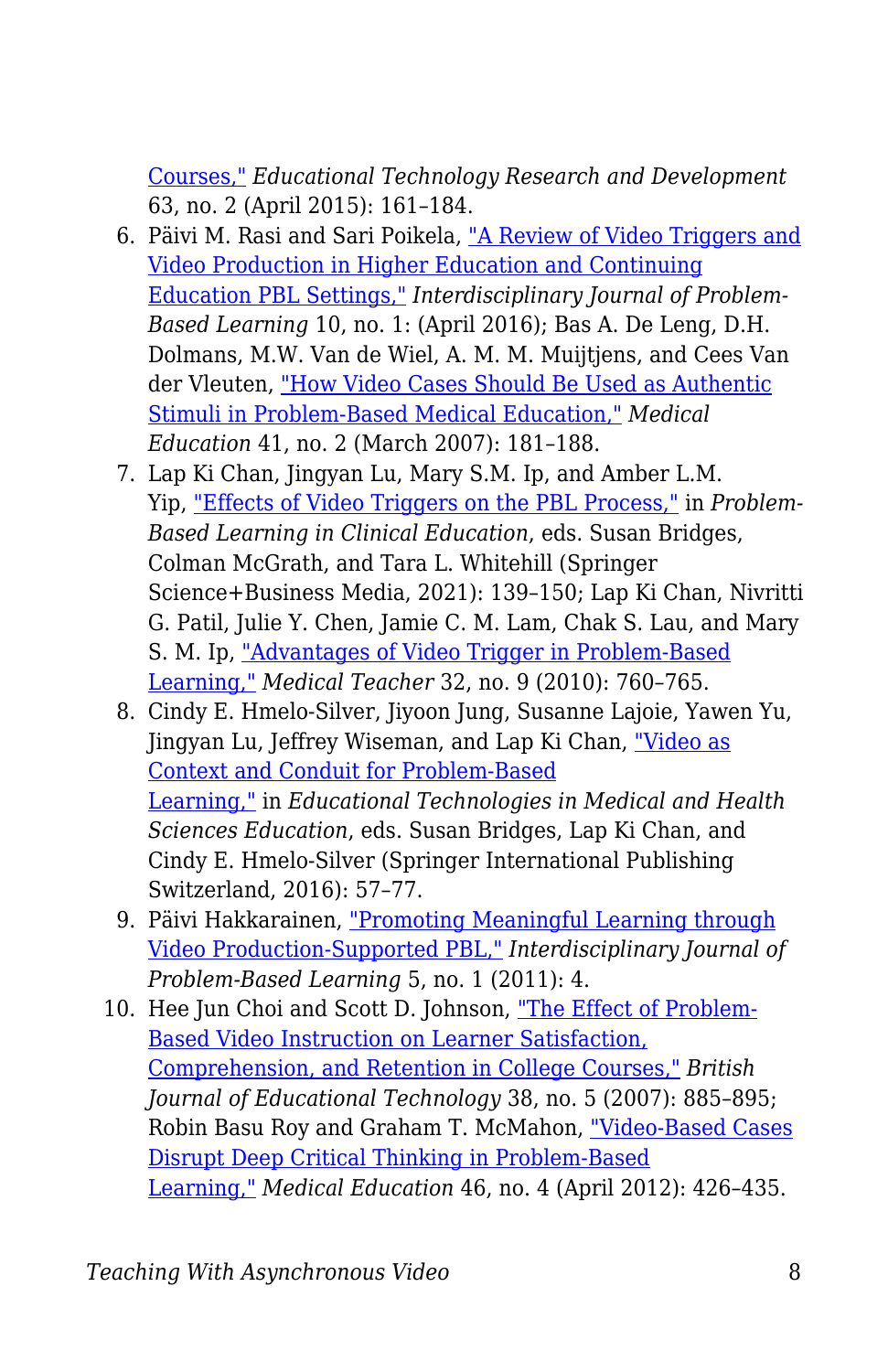11. Robin Holding Kay and Ilona Kletskin, ["Evaluating the Use of](https://www.researchgate.net/publication/235676133_Evaluating_the_Use_of_Problem-Based_Video_Podcasts_to_Teach_Mathematics_in_Higher_Education) [Problem-Based Video Podcasts to Teach Mathematics in Higher](https://www.researchgate.net/publication/235676133_Evaluating_the_Use_of_Problem-Based_Video_Podcasts_to_Teach_Mathematics_in_Higher_Education) [Education,"](https://www.researchgate.net/publication/235676133_Evaluating_the_Use_of_Problem-Based_Video_Podcasts_to_Teach_Mathematics_in_Higher_Education) *Computers & Education* 59, no. 2 (September 2012): 619–627.